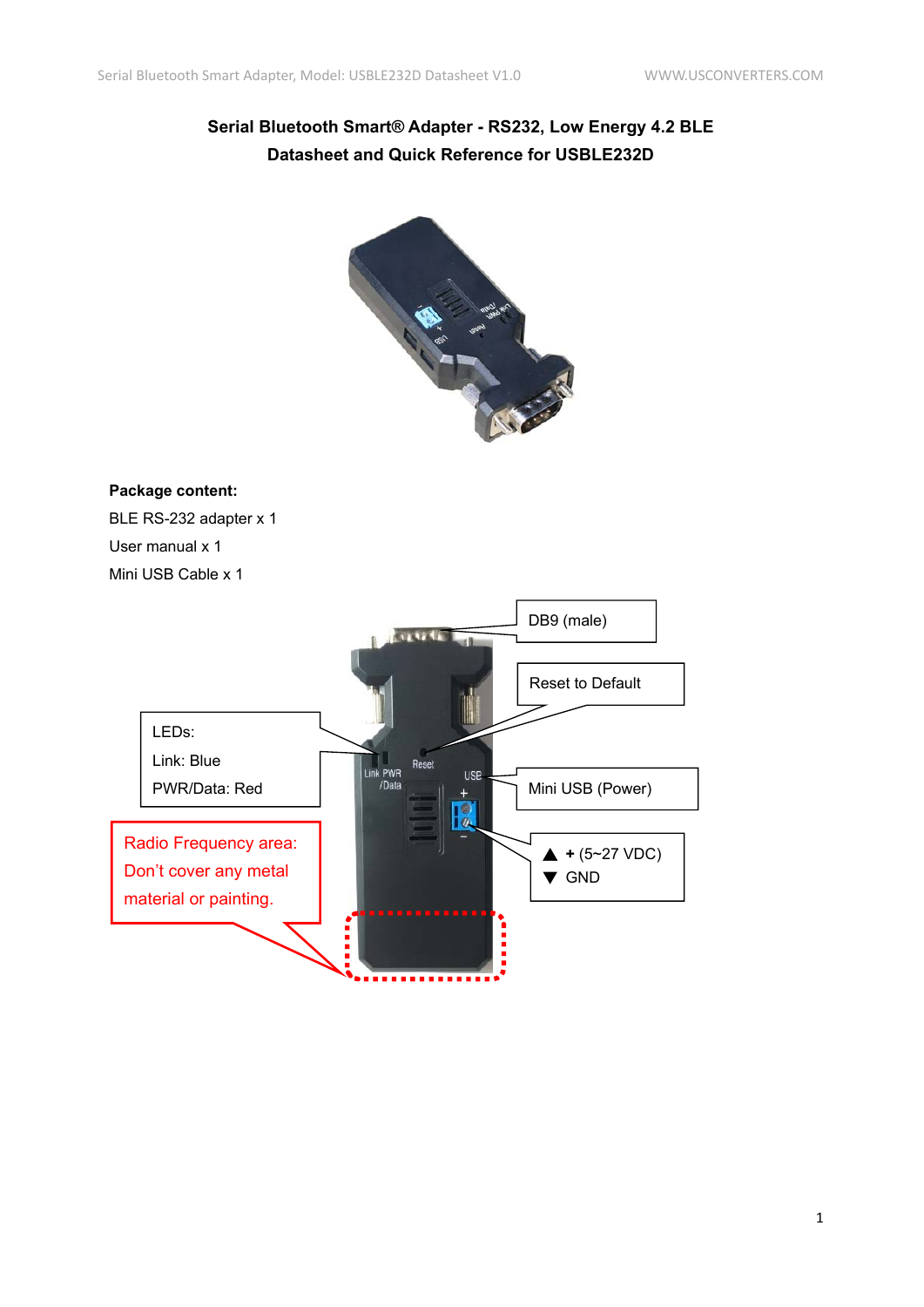| <b>SPECIFICATIONS</b>      |                                                                                                |
|----------------------------|------------------------------------------------------------------------------------------------|
| Part number                | USBLE232D                                                                                      |
| Operating systems          | iOS 5 and later, Windows Phone 8.1, Windows 8 and later, Android 4.3 and later, BlackBerry 10, |
|                            | Linux 3.4 and later through BlueZ 5.0.                                                         |
| Processor                  | Cypress CY8C4128LQI-BL553                                                                      |
| Data payload               | 251 bytes                                                                                      |
| Interface type             | <b>RS232</b>                                                                                   |
| Mode                       | Central or Peripheral (Master or Slave)                                                        |
| Works with iPad/iPod?      | Yes                                                                                            |
| <b>Baud Rate</b>           | 1200, 2400, 4800, 9600, 19200, 38400, 57600, 115200, 230400, 460800, 921600                    |
| Parity                     | None, even, odd                                                                                |
| Stop bits                  | 1, 1, 5, 2                                                                                     |
| Data bits                  | 7,8                                                                                            |
| Flow control               | None, CTS/RTS                                                                                  |
| <b>LED lights</b>          | TX, RX, Bluetooth and Power                                                                    |
| DEC/DTE                    | Manual switch                                                                                  |
|                            | - Over the air by iOS and Android app                                                          |
| Parameters configurable by | - Via COM port by AT commands                                                                  |
|                            | - DIP switches                                                                                 |
| RS232 Signals              | TX, RX, CTS, RTS, GND                                                                          |
| Serial port                | 1-port male D-sub 9-pin                                                                        |
| <b>Bluetooth version</b>   | V4.2                                                                                           |
| Programming interfaces     | <b>GATT / UUID</b>                                                                             |
| Frequency range            | 2.4GHz ISM (2.40000 - 2.4835GHz)                                                               |
| <b>TX Power</b>            | Max. 3 dBm                                                                                     |
| <b>RX Sensitivity</b>      | -89 dBm typical                                                                                |
| TX current consumption     | 15.6 mA (radio only, 0 dbm)                                                                    |
| Antenna                    | Internal                                                                                       |
| Antenna Gain               | max. 2 dB                                                                                      |
| Power supply               | Mini USB, screw terminals or DB9 pin 9: 5 - 27VDC                                              |
| Max comm range             | Up to 30m in open space, depending on actual environment                                       |
| Operating temp.            | -13°F to 158°F (-25°C to 70°C)                                                                 |
| Dimensions                 | 87mm x 34mm x 18mm mm                                                                          |
| Certifications             | CE, FCC                                                                                        |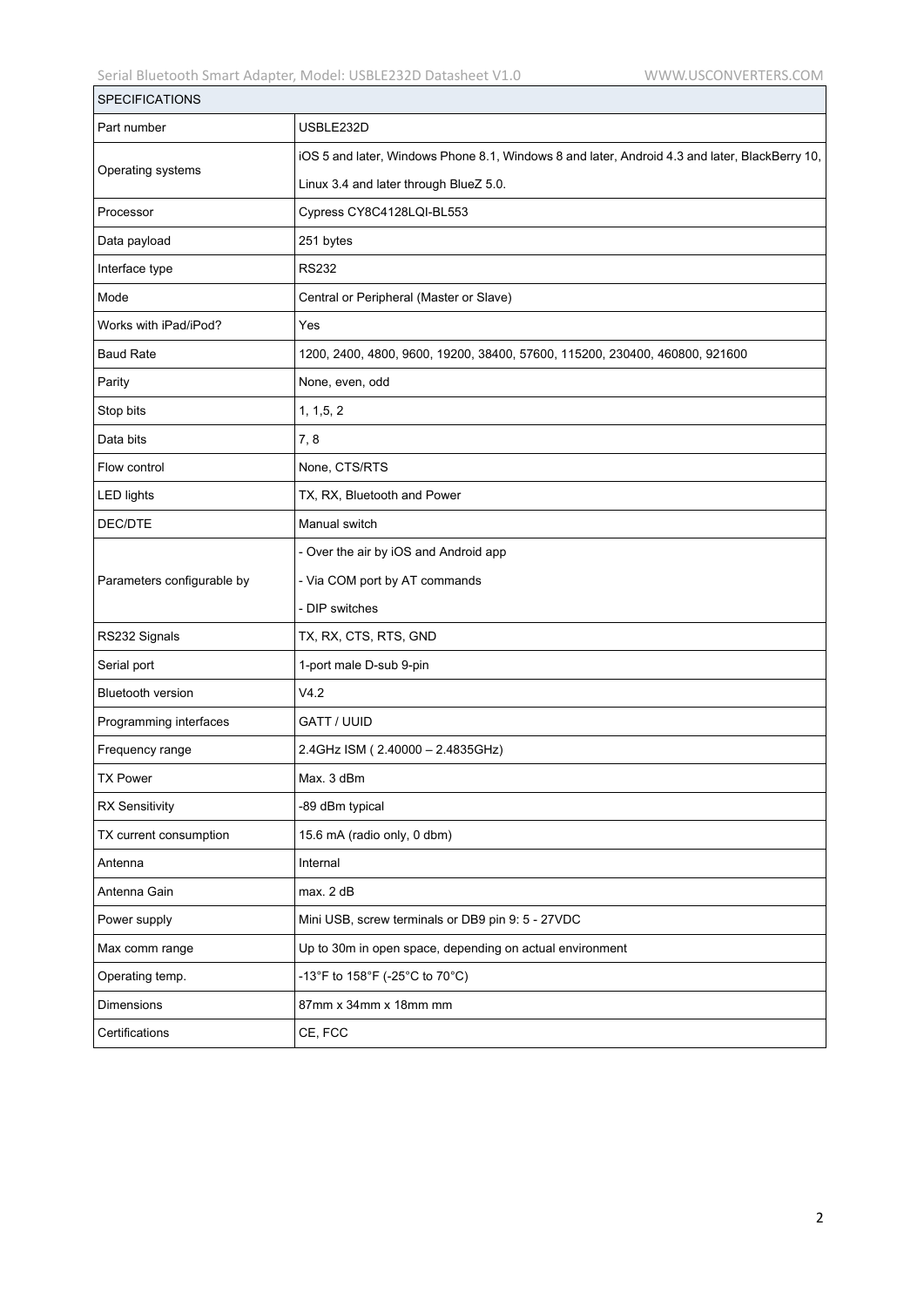### **Rear Side:**



### **Switch configuration:**

| Configuration by       | CTS/RTS    | Stop Bit | Parity          | Role     | <b>Baud Rate</b> |
|------------------------|------------|----------|-----------------|----------|------------------|
| 9                      | 8          | 7        | $6 - 5$         | 4        | $3 - 2 - 1$      |
| <b>0: DIP Switches</b> | 0: Disable | 0:1      | <b>00: None</b> | 0:Slave  | 110:2400         |
| 1: AT commands         | 1: Enable  | 1:2      | $01:$ Odd       | 1:Master | 111:4800         |
| or app.                |            |          | $10:$ Odd       |          | 000:9600         |
|                        |            |          | 11: Even        |          | 001:19200        |
|                        |            |          |                 |          | 010:38400        |
|                        |            |          |                 |          | 011:57600        |
|                        |            |          |                 |          | 100:115200       |
|                        |            |          |                 |          | 101:230400       |

Default values are in bold **red** color.

The GATT service / tablet apps and AT commands will support more functions than the DIP switches.

## **RS232 Interface (male)**

| Pin | Signal     | <b>Description</b>           |
|-----|------------|------------------------------|
| 1   | N/A        |                              |
| 2   | RX         | Received data                |
| 3   | ТX         | <b>Transmitted data</b>      |
| 4   | N/A        |                              |
| 5   | <b>GND</b> | Ground                       |
| 6   | N/A        |                              |
| 7   | <b>RTS</b> | Request to send<br>(Default) |
| 8   | <b>CTS</b> | Clear to send                |
| 9   | <b>VCC</b> | Power Input<br>(5~27 VDC)    |

| <b>LED Status</b>     | <b>Description</b> |
|-----------------------|--------------------|
| Data I FD flash       | Data transmission  |
| Data LED solid on     | No data            |
|                       | transmission       |
| Link LED solid on     | $BI$ F I ink       |
| Link LED flash        | No Link            |
| Data & Link LED solid | DEU/OTA Mode       |
| on                    |                    |

**Power supply:**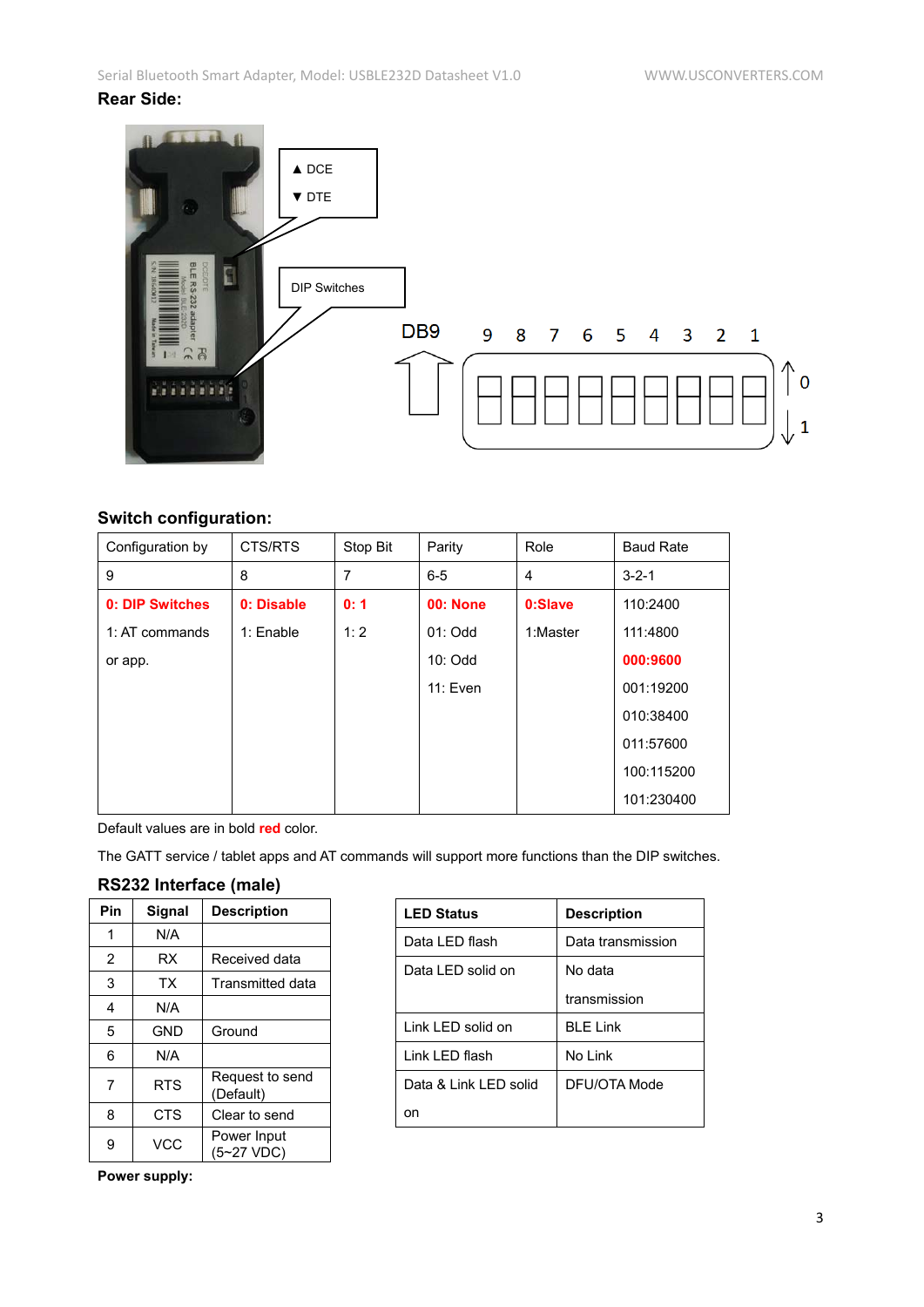#### Voltage: 5 - 27 VDC, **Do NOT exceed 27VDC!**

The adapter can be powered by: Mini USB, screw terminals or pin9 in the DB9 connector.

#### **Do NOT power the adapter by more than two sources.**

#### **Default values:**

- Baud rate: 9600 bps
- **Data bit: 8**
- Parity: none
- Stop bit: 1
- Flow control: none
- Device Name: USBLE232D
- Pin code: 123456

#### **Reset button:**

Press the reset button for about 5 seconds and the adapter will reset to factory settings. A power cycle is recommended after reset.

#### **GATT Service.**



Programming Interfaces: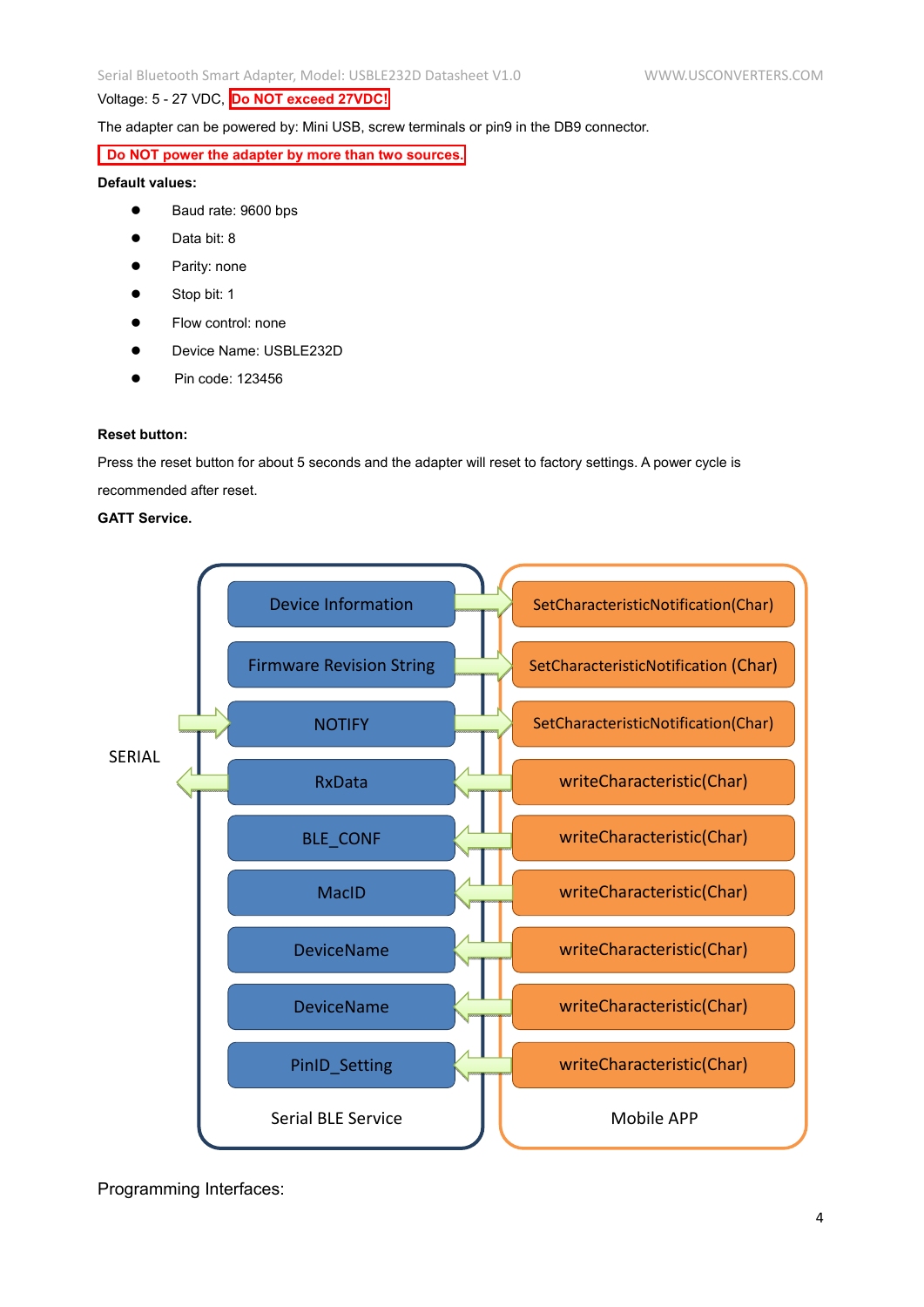| GATT                                 | UUID                                 |
|--------------------------------------|--------------------------------------|
| <b>UUID</b> Device Information       | 0000180A-0000-1000-8000-00805F9B34FB |
| <b>UUID Firmware Revision String</b> | 00002A26-0000-1000-8000-00805F9B34FB |
| UUID_NOTIFY (~20 bytes)              | 00031234-0000-1000-8000-00805F9B0130 |
| UUID_RxData (~20 bytes)              | 00031234-0000-1000-8000-00805F9B0131 |
| UUID_MacID (6 bytes)                 | 00031234-0000-1000-8000-00805F9B0133 |
| UUID_DeviceName (15 bytes)           | 00031234-0000-1000-8000-00805F9B0134 |
| UUID Reboot (1 bytes)                | 00031234-0000-1000-8000-00805F9B0135 |
| UUID PinID Setting (6 bytes)         | 00031234-0000-1000-8000-00805F9B0136 |
| UUID BLE CONF (7 bytes)              | 00031234-0000-1000-8000-00805F9B0132 |

| Byte <sub>0</sub> | Byte1       | Byte2    | Byte3              |
|-------------------|-------------|----------|--------------------|
| Data bit          | Hwfc        | Stop Bit | Parity Bit         |
| 7,8               | $0x01:$ on  | 2:1      | 0x02 : No Parity   |
|                   | $0x00:$ off | 3:1.5    | 0x01 : Odd Parity  |
|                   |             | 4:2      | 0x00 : Even Parity |

| Byte4            | Byte <sub>5</sub> | Byte <sub>6</sub>       |
|------------------|-------------------|-------------------------|
| <b>Baud Rate</b> | Device Mode       | <b>Reset To Default</b> |
| 00:9600          | $0x01:$ on        | 0x01: Reset             |
| 01:19200         | $0x00:$ off       |                         |
| 02:38400         |                   |                         |
| 03:57600         |                   |                         |
| 04:115200        |                   |                         |
| 05:230400        |                   |                         |
| 06:2400          |                   |                         |
| 07:4800          |                   |                         |
| 08:1200          |                   |                         |
| 09:460800        |                   |                         |
| 10:921600        |                   |                         |

# **Command set via COM port:**

| Command      | Value | <b>Description</b>                                                              |
|--------------|-------|---------------------------------------------------------------------------------|
| <b>AT</b>    |       | Check the connection status between control terminal and the RS-232 adapter.    |
|              |       | Response: "OK" when the connection is ok. Response: "ERROR" when the            |
|              |       | connection is not ok.                                                           |
|              |       |                                                                                 |
| <b>AUTO=</b> |       | This command is used to enable/disable auto-connection feature. It is available |
|              |       | only when the adaptor is in the Central (master) role.                          |
|              |       | The Central role adapter will connect the neighboring BLE peripheral adapter    |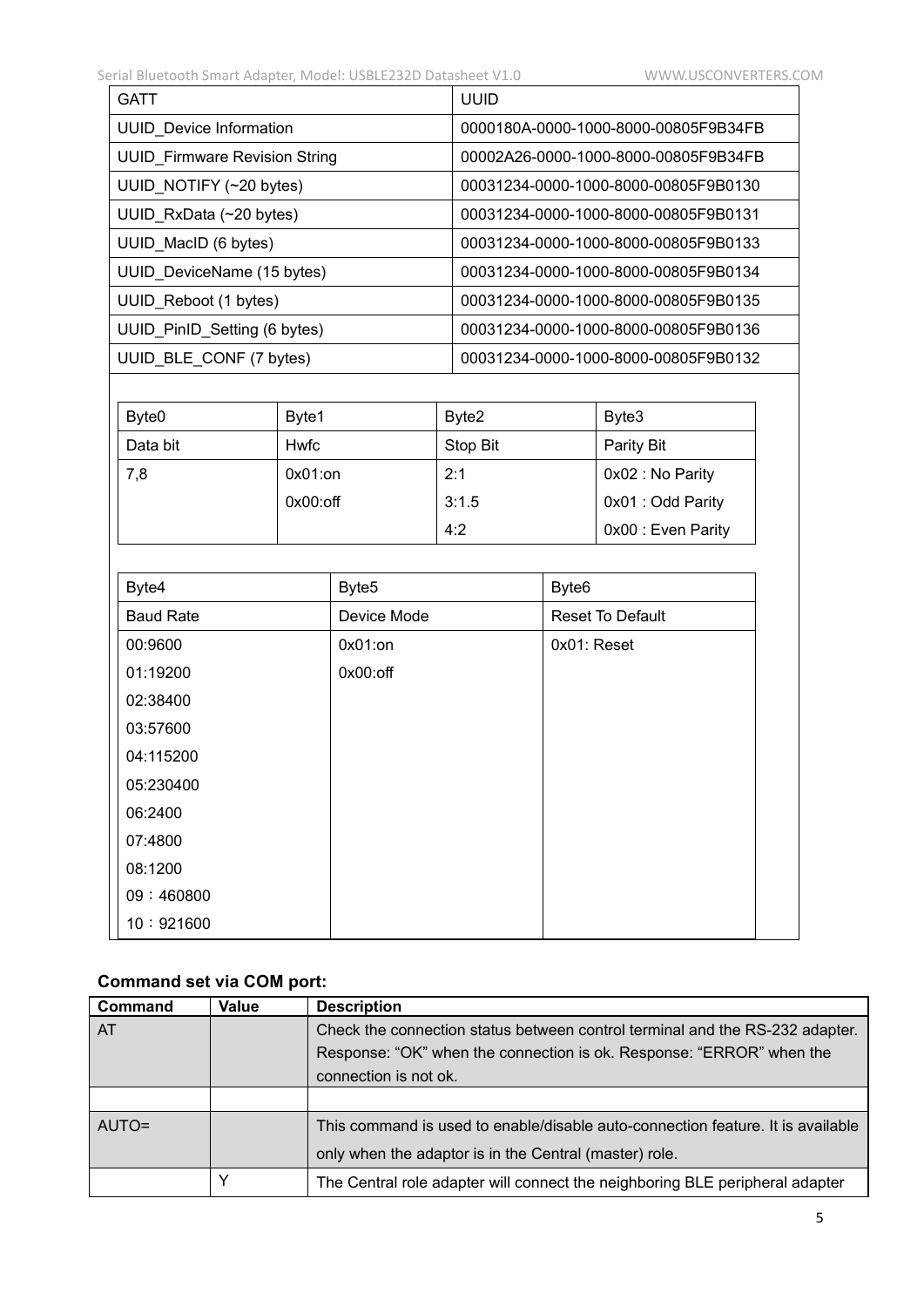|           |                | automatically.                                                                      |
|-----------|----------------|-------------------------------------------------------------------------------------|
| (Default) | N              | The command will disable the auto link function.                                    |
|           | $\overline{?}$ | Inquire the current setting.                                                        |
| BAUD=     |                | This command is used to specify the baud rate of COM port.                          |
|           |                | The command will need 200 ms delay.                                                 |
|           | 1200           | 1200 bps                                                                            |
|           | 2400           | 2400 bps                                                                            |
|           | 4800           | 4800 bps                                                                            |
| (Default) | 9600           | 9600 bps                                                                            |
|           | 19200          | 19200 bps                                                                           |
|           | 38400          | 38400 bps                                                                           |
|           | 57600          | 57600 bps                                                                           |
|           | 115200         | 115200 bps                                                                          |
|           | 230400         | 230400 bps                                                                          |
|           | 460800         | 460800 bps                                                                          |
|           | 921600         | 921600 bps                                                                          |
|           | ?              | Inquire the current baud rate.                                                      |
| $BIT =$   |                |                                                                                     |
|           | 7              | 7 data bit                                                                          |
|           | 8              | 8 data bit                                                                          |
|           | ?              | Inquire the current data bit                                                        |
| DEFAULT=  |                | This command is used to restore the default settings and originate a warm start.    |
|           | Y              | Restore the default settings.                                                       |
|           |                | The command will re-start the system for 1 second.                                  |
| $DFU =$   |                | Device Firmware Upgrade via PC software. OTA (Over the air) is available to         |
|           |                | upgrade the firmware by APP                                                         |
|           | Υ              |                                                                                     |
| ECHO=     |                | This command is used to specify whether the adaptor echoes characters               |
|           |                | received from the UART back to the DTE/DCE.                                         |
|           | N              | Command characters received from the UART are not echoed back to the<br>DTE/DCE.    |
| (Default) | Y              | Command characters received from the UART are echoed back to the<br>DTE/DCE.        |
|           | $\gamma$       | Inquire the current setting.                                                        |
| FLOW=     |                | This command enable or disable flow control signals (CTS/RTS) of the UART           |
|           |                | port. Note, the setting is not affected by DEFAULT.                                 |
|           |                | The command will need 1 second delay.                                               |
| (Default) | N              | Disable flow control.                                                               |
|           | Y              | Enable flow control.                                                                |
|           | $\tilde{?}$    | Inquire the current setting                                                         |
| NAME=     |                | This command is used to specify a device name for the adaptor.                      |
|           |                | You can specify a friendly name using 0 to 9, A to Z, a to z, space and $-$ , which |
|           |                | are all valid characters. Note that "first space or -, last space or - isn't        |
|           |                | permitted".                                                                         |
| (Default) | USBLE232D      | Default device name                                                                 |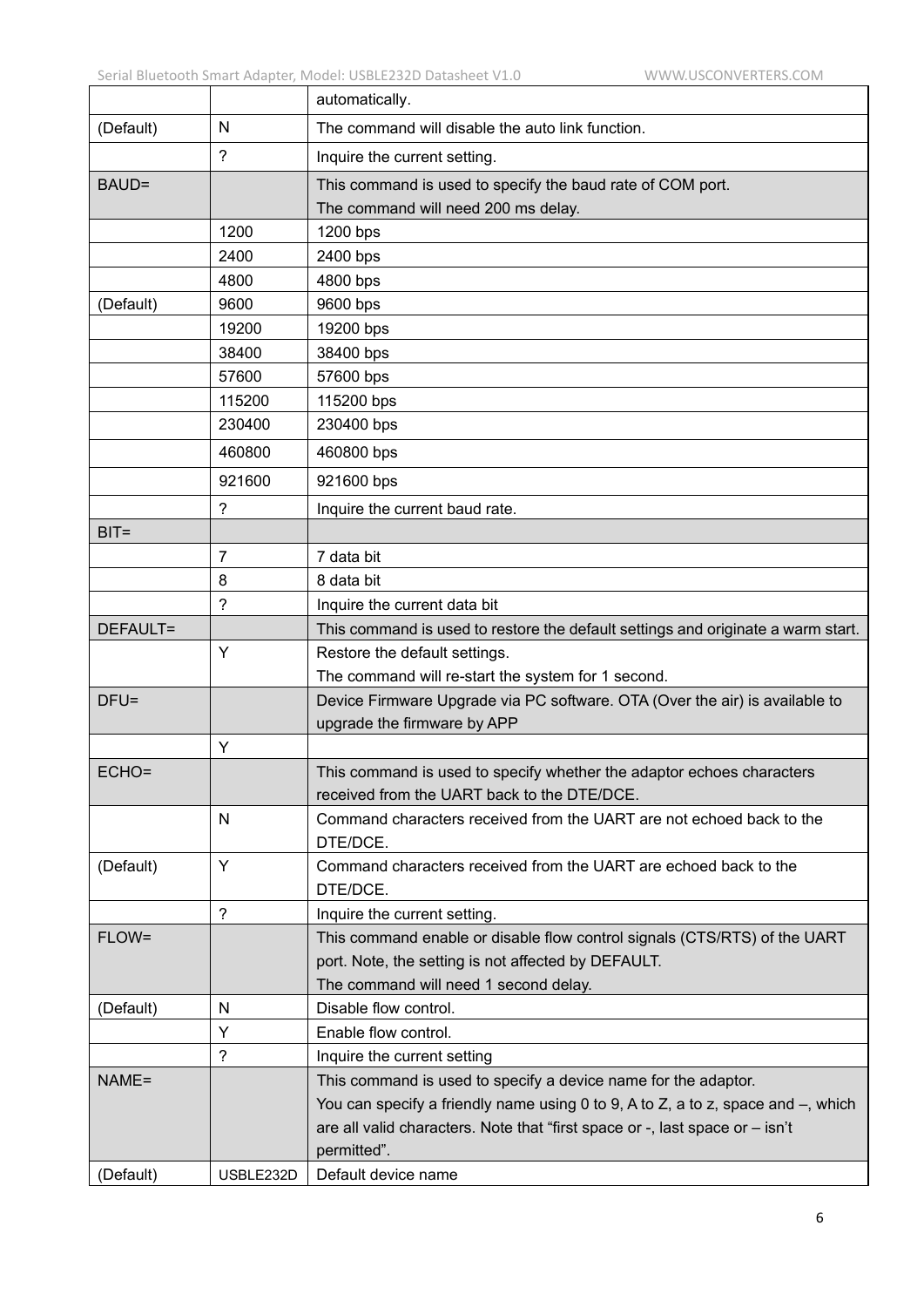|                 | $XX$ $XX$            | "xxxx" is a character string with the length from 2 to 30.                               |  |  |
|-----------------|----------------------|------------------------------------------------------------------------------------------|--|--|
|                 | $\mathsf{R}$         | Restore the default name                                                                 |  |  |
|                 | ?                    | Inquire the name of the local adaptor.                                                   |  |  |
| PARITY=         |                      | This command is used to specify parity bit setting of COM port.                          |  |  |
|                 |                      | The command will need 200 ms delay.                                                      |  |  |
| (Default)       | N                    | None parity bit                                                                          |  |  |
|                 | O                    | Odd parity                                                                               |  |  |
|                 | E                    | Even parity                                                                              |  |  |
|                 | $\gamma$             | Inquire the current setting.                                                             |  |  |
| $PIN =$         |                      | This command is used to specify a PIN code. Paired adaptors should have the<br>same PIN. |  |  |
| (Default)       | 123456               |                                                                                          |  |  |
|                 | $XX$ $XX$            | "xxxx" is a 4~16 digit string or English character (in capital or lower case)            |  |  |
|                 | N                    | Disable authentication by PIN.                                                           |  |  |
|                 | $\mathsf{R}$         | Restore the default pin code                                                             |  |  |
|                 | ?                    | Inquire the current PIN.                                                                 |  |  |
| <b>PROMPT=</b>  |                      | The command is used to decide whether result messages are prompted when                  |  |  |
|                 |                      | Setup commands are executed. The result messages are: OK/ERROR for                       |  |  |
|                 |                      | command execution.                                                                       |  |  |
| (Default)       | Y                    | Prompt result messages.                                                                  |  |  |
|                 | N                    | Not prompt result messages.                                                              |  |  |
|                 | $\tilde{?}$          | Inquire the current setting.                                                             |  |  |
| ROLE=           |                      | This command is used to specify whether the adaptor is in the central or                 |  |  |
|                 |                      | peripheral role. If the device role is changed, the adaptor will reboot and all          |  |  |
|                 |                      | paired addresses will be cleared.                                                        |  |  |
|                 | $\mathsf{C}$         | Set the adaptor to the central role.                                                     |  |  |
| (Default)       | P                    | Set the adaptor to the peripheral role.                                                  |  |  |
|                 | ?                    | Inquire the current role of the adaptor.                                                 |  |  |
| STATUS=         |                      | Inquire all the current setting of the adapter.                                          |  |  |
|                 | $\mathsf{T}$         | Inquire the inner temperature of the IC in centigrade                                    |  |  |
|                 | $\overline{?}$       | Display the current setting of the adapter                                               |  |  |
| STOP=           |                      | This command is used to specify one or two stop bits of COM port.                        |  |  |
|                 |                      | The command will need 200ms delay.                                                       |  |  |
| (Default)       | 1                    | One stop bit.                                                                            |  |  |
|                 | 2                    | Two stop bits.                                                                           |  |  |
|                 | $\overline{?}$       | Inquire the current setting.                                                             |  |  |
| <b>VERSION=</b> |                      | This command is used to inquiry the firmware version.                                    |  |  |
|                 | $\ddot{\phantom{0}}$ | Inquire the version codes.                                                               |  |  |

#### **Configuring Central and Peripheral: (Similar to Master and Slave roles)**

**By DIP switches:** The central will pair the slave automatically.

- Switch DIP-9 to 0 (Switch)
- Switch DIP-4 to 1 (Master)
- The central will link with the neighboring peripheral automatically. The blue LED will be solid on. The central will link with the paired peripheral next time when powered on.